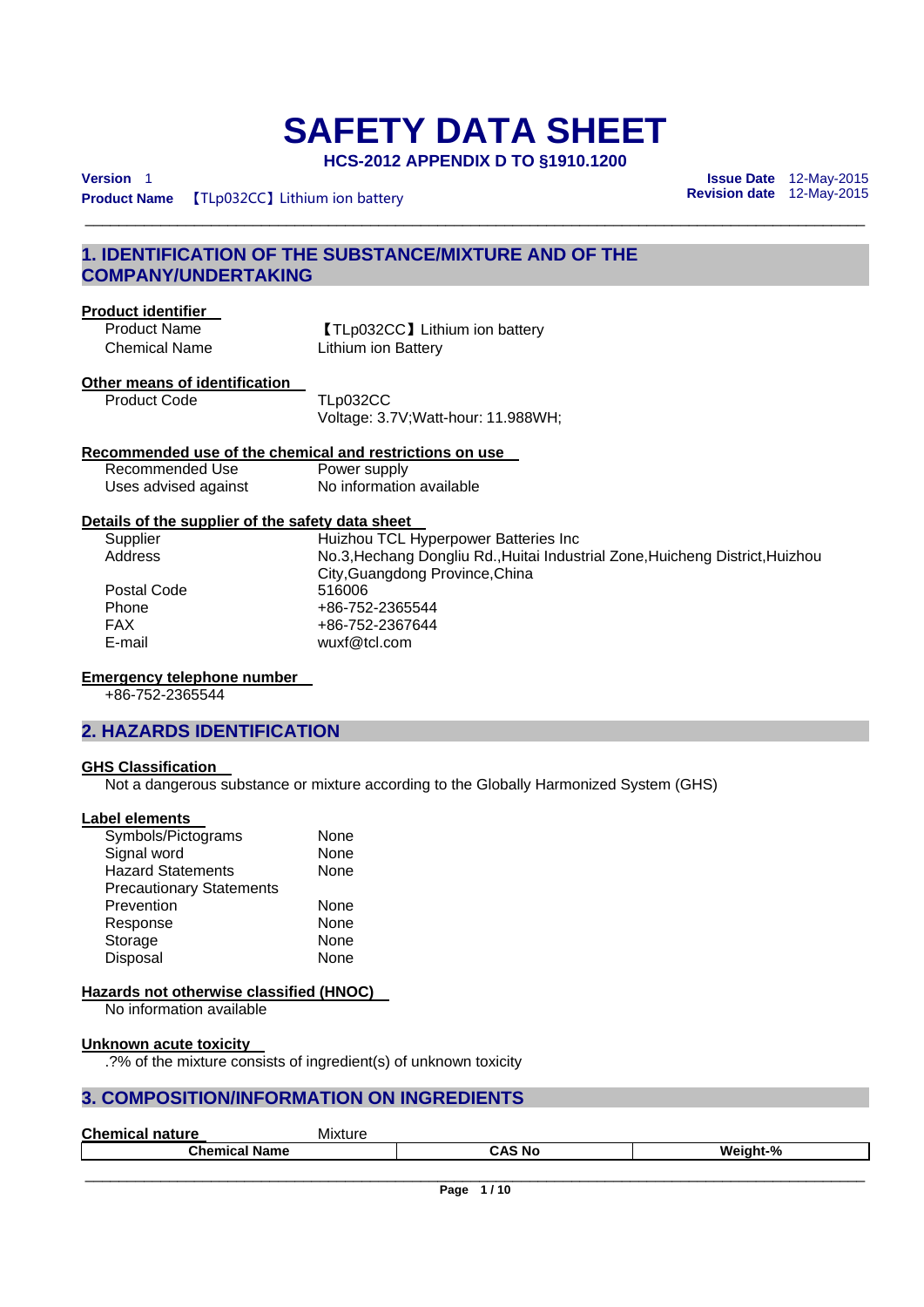### **Product Name:**  $[I Lp032CC]$  Lithium ion battery **Revision date 12-May-2015**

| Lithium Cobalt Oxide (CoLiO2)                                                                                        | 12190-79-3  | 40.60 |
|----------------------------------------------------------------------------------------------------------------------|-------------|-------|
| Graphite                                                                                                             | 7782-42-5   | 16.80 |
| Phosphate(1-), hexafluoro-, lithium                                                                                  | 21324-40-3  | 10.60 |
| Copper                                                                                                               | 7440-50-8   | 9.80  |
| Aluminum                                                                                                             | 7429-90-5   | 9.57  |
| Polypropylene                                                                                                        | 9003-07-0   | 8.40  |
| Carbon black                                                                                                         | 1333-86-4   | 1.06  |
| Epoxy resin                                                                                                          | 38891-59-7  | 1.05  |
| Nickel                                                                                                               | 7440-02-0   | 0.54  |
| Styrene-Butadiene polymer                                                                                            | 9003-55-8   | 0.61  |
| 1,1-Difluoroethylene polymer                                                                                         | 24937-79-9  | 0.61  |
| Sodium carboxymethyl cellulose                                                                                       | 9004-32-4   | 0.23  |
| Polyethylene                                                                                                         | 9002-88-4   | 0.065 |
| 1,4-Benzenedicarboxylic acid, polymer with<br>[1,1`-biphenyl]-4,4`-diol, 1,2-ethanediol and<br>4-hydroxybenzoic acid | 124417-30-7 | 0.065 |

\_\_\_\_\_\_\_\_\_\_\_\_\_\_\_\_\_\_\_\_\_\_\_\_\_\_\_\_\_\_\_\_\_\_\_\_\_\_\_\_\_\_\_\_\_\_\_\_\_\_\_\_\_\_\_\_\_\_\_\_\_\_\_\_\_\_\_\_\_\_\_\_\_\_\_\_\_\_\_\_\_\_\_\_\_\_\_\_\_\_\_\_\_

### **4. FIRST AID MEASURES**

### **Description of first aid measures**

| General advice      | Remove contaminated clothing and shoes. If symptoms persist, call a physician. |
|---------------------|--------------------------------------------------------------------------------|
| Inhalation          | Not an expected route of exposure. IF INHALED: Remove victim to fresh air and  |
|                     | keep at rest in a position comfortable for breathing.                          |
| <b>Skin Contact</b> | Wash hands thoroughly after handling. .                                        |
| Eye contact         | Not an expected route of exposure                                              |
| Ingestion           | Rinse mouth Get medical attention Never give anything by mouth to an           |
|                     | unconscious person                                                             |

### **Most important symptoms and effects, both acute and delayed**

No information available.

### **Indication of any immediate medical attention and special treatment needed**

Treat symptomatically.

### **5. FIRE-FIGHTING MEASURES**

#### **Extinguishing media**

Suitable extinguishing media Use extinguishing measures that are appropriate to local circumstances and the surrounding environment.

Unsuitable extinguishing media No information available.

#### **Specific hazards arising from the chemical**

Thermal decomposition can lead to release of irritating and toxic gases and vapors

#### **Protective equipment and precautions for firefighters**

As in any fire, wear self-contained breathing apparatus pressure-demand, MSHA/NIOSH (approved or equivalent) and full protective gear.

### **6. ACCIDENTAL RELEASE MEASURES**

#### **Personal precautions, protective equipment and emergency procedures**

Evacuate personnel to safe areas Ensure adequate ventilation, especially in confined areas Remove all sources of ignition Use personal protection recommended in Section 8

#### **Methods and material for containment and cleaning up**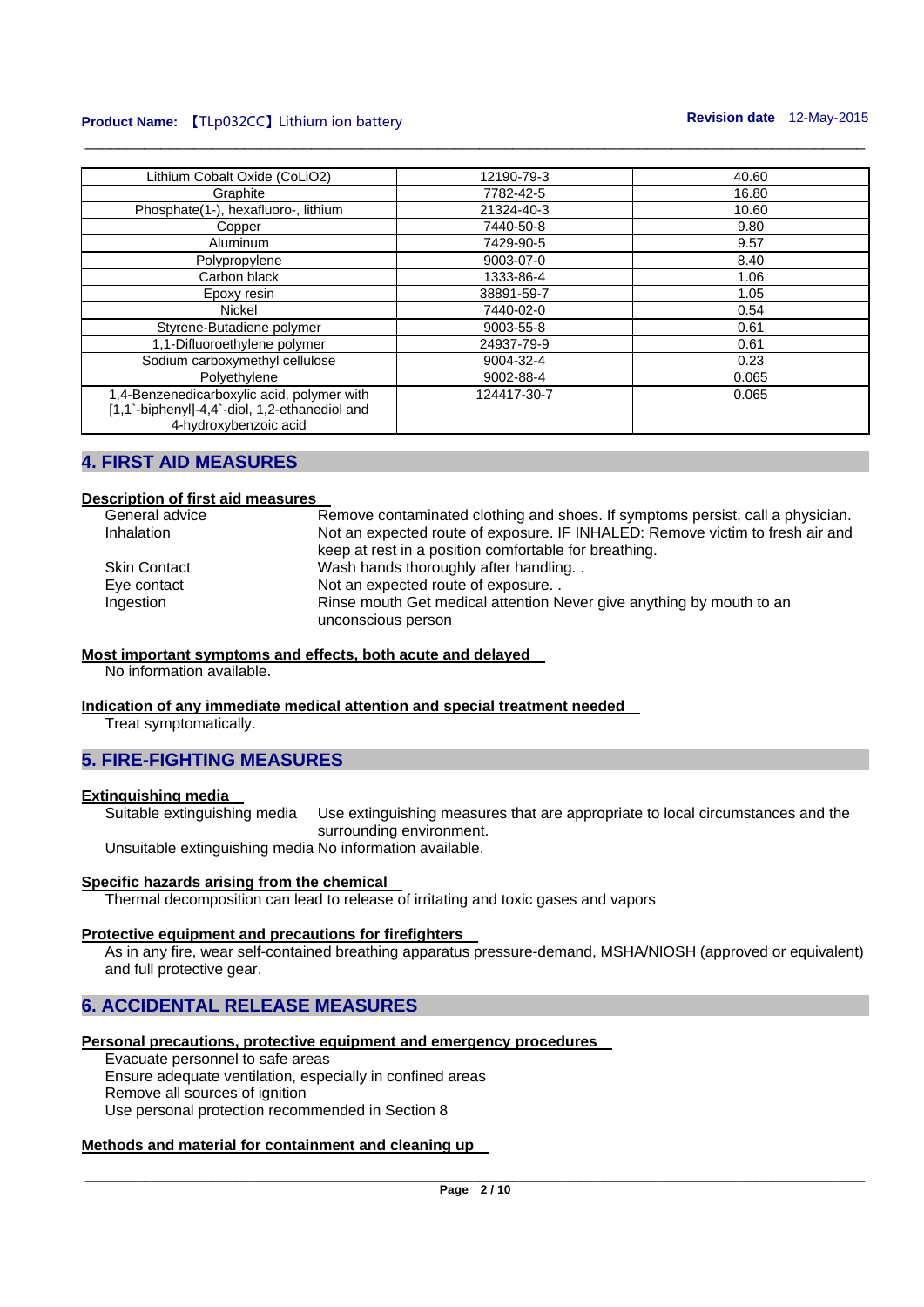Prevent further leakage or spillage if safe to do so Pick up and transfer to properly labeled containers

Avoid release to the environment

### **7. HANDLING AND STORAGE**

### **Precautions for safe handling**

Handle in accordance with good industrial hygiene and safety practice Ensure adequate ventilation, especially in confined areas Avoid creating dust Avoid contact with eyes Wash thoroughly after handling Use personal protection recommended in Section 8

### **Conditions for safe storage, including any incompatibilities**

Keep containers tightly closed in a dry, cool and well-ventilated place Keep away from heat

### **8. EXPOSURE CONTROLS/PERSONAL PROTECTION**

### **Control parameters**

| <b>Chemical Name</b>            | <b>ACGIH TLV</b>               | <b>OSHA PEL</b>                        | <b>NIOSH IDLH</b>                | <b>Denmark</b>              | <b>European Union</b> |
|---------------------------------|--------------------------------|----------------------------------------|----------------------------------|-----------------------------|-----------------------|
| Lithium Cobalt Oxide            | TWA: 0.02 mg/m <sup>3</sup> Co |                                        |                                  | TWA: 0.01 mg/m <sup>3</sup> |                       |
| (ColIO2) (CAS #:<br>12190-79-3) |                                |                                        |                                  |                             |                       |
| Graphite (CAS #: 7782-42-5)     | TWA: $2 \text{ mg/m}^3$        |                                        |                                  | TWA: 2.5 mg/m <sup>3</sup>  |                       |
|                                 | respirable fraction all        |                                        |                                  |                             |                       |
|                                 | forms except graphite          |                                        |                                  |                             |                       |
|                                 | fibers                         |                                        |                                  |                             |                       |
| Aluminum (CAS #:                | TWA: 1 mg/m $3$                | TWA: 15 mg/m $3$<br>total              | TWA: $10 \text{ mg/m}^3$         | TWA: $5 \text{ mg/m}^3$     |                       |
| 7429-90-5)                      | respirable fraction            | dust                                   | total dust                       | TWA: $2 \text{ mg/m}^3$     |                       |
|                                 |                                | TWA: 5 mg/m <sup>3</sup>               | TWA: $5 \text{ mg/m}^3$          |                             |                       |
|                                 |                                | respirable fraction                    | respirable dust TWA: 5           |                             |                       |
|                                 |                                | (vacated) TWA: 15                      | $mg/m3$ Al                       |                             |                       |
|                                 |                                | $mq/m3$ total dust                     |                                  |                             |                       |
|                                 |                                | (vacated) TWA: 5<br>$mq/m3$ respirable |                                  |                             |                       |
|                                 |                                | fraction (vacated)                     |                                  |                             |                       |
|                                 |                                | TWA: $5 \text{ mg/m}^3$ Al             |                                  |                             |                       |
|                                 |                                | Aluminum                               |                                  |                             |                       |
| Phosphate(1-), hexafluoro-,     | TWA: 2.5 mg/m <sup>3</sup> $F$ |                                        |                                  | TWA: 2.5 mg/m <sup>3</sup>  |                       |
| lithium (CAS #: 21324-40-3)     |                                |                                        |                                  |                             |                       |
| Copper (CAS #: 7440-50-8)       | TWA: $0.2 \text{ mg/m}^3$      |                                        |                                  | TWA: 1.0 mg/m <sup>3</sup>  |                       |
|                                 | fume TWA: 1 mg/m <sup>3</sup>  |                                        |                                  | TWA: $0.1 \text{ mg/m}^3$   |                       |
|                                 | Cu dust and mist               |                                        |                                  |                             |                       |
| Nickel (CAS #: 7440-02-0)       | TWA: $1.5 \text{ mg/m}^3$      | TWA: 1 mg/m <sup>3</sup>               | IDLH: 10 mg/m <sup>3</sup> IDLH: | TWA: $0.05 \text{ mg/m}^3$  |                       |
|                                 | inhalable fraction             | (vacated) TWA: 1                       | 10 mg/m $3$ Ni                   |                             |                       |
|                                 |                                | mq/m <sup>3</sup>                      | TWA: $0.015$ mg/m <sup>3</sup>   |                             |                       |
|                                 |                                |                                        | TWA: $0.015$ mg/m <sup>3</sup>   |                             |                       |
|                                 |                                |                                        | except Nickel carbonyl           |                             |                       |
|                                 |                                |                                        | Ni                               |                             |                       |
| Carbon black (CAS #:            | TWA: $3 \text{ mq/m}^3$        |                                        |                                  | TWA: $3.5 \text{ mg/m}^3$   |                       |
| 1333-86-4)                      | inhalable fraction             |                                        |                                  |                             |                       |

\_\_\_\_\_\_\_\_\_\_\_\_\_\_\_\_\_\_\_\_\_\_\_\_\_\_\_\_\_\_\_\_\_\_\_\_\_\_\_\_\_\_\_\_\_\_\_\_\_\_\_\_\_\_\_\_\_\_\_\_\_\_\_\_\_\_\_\_\_\_\_\_\_\_\_\_\_\_\_\_\_\_\_\_\_\_\_\_\_\_\_\_\_

| <b>Chemical Name</b>                                  | Latvia                   | France                   | <b>Finland</b>          | Germany                   | Italy |
|-------------------------------------------------------|--------------------------|--------------------------|-------------------------|---------------------------|-------|
| Aluminum (CAS #:                                      | TWA: 2 mg/m <sup>3</sup> | TWA: $10 \text{ mg/m}^3$ | TWA: 1.5 mg/m $3$       | TWA: $4 \text{ mg/m}^3$   |       |
| 7429-90-5)                                            |                          | TWA: 5 mg/m <sup>3</sup> |                         | TWA: $1.5 \text{ ma/m}^3$ |       |
| Nickel (CAS #: 7440-02-0) TWA: 0.05 mg/m <sup>3</sup> |                          | TWA: 1 $ma/m3$           | TWA: 1 $ma/m3 TWA$ : 1  | <b>Skin</b>               |       |
|                                                       |                          |                          | $0.1 \,\mathrm{mq/m^3}$ |                           |       |

| Chemical Name    | Poland                     | Portuɑal | Spain                                                 | Switzerland             | <b>Netherlands</b>            |
|------------------|----------------------------|----------|-------------------------------------------------------|-------------------------|-------------------------------|
| Aluminum (CAS #: | TWA: 2.5 mg/m <sup>3</sup> |          | $'$ TWA: 10 mg/m $^3$ TWA: I TWA: 10 mg/m $^3$ TWA: I | TWA: $3 \text{ ma/m}^3$ | TWA: $0.05$ ma/m <sup>3</sup> |
| 7429-90-5)       | TWA: $1.2 \text{ ma/m}^3$  | ةma/m ز  | ma/m <sup>3</sup> د                                   |                         |                               |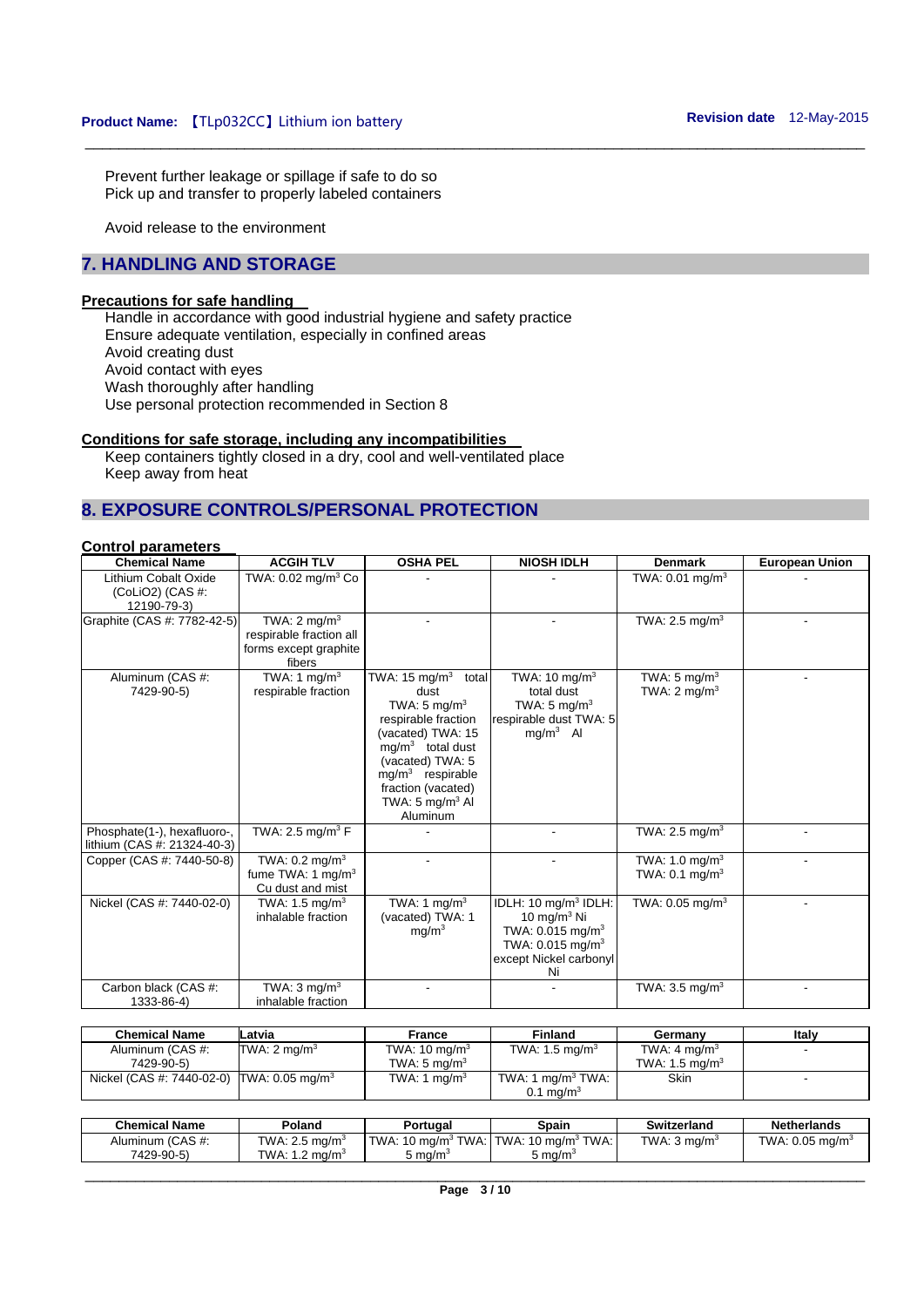### **Product Name:** [TLp032CC] Lithium ion battery **Revision date 12-May-2015**

-

- -

- -

- -

STEL 4 mg/ $m<sup>3</sup>$ STEL 0.4 mg/ $m<sup>3</sup>$ TWA: 1 mg/ $m<sup>3</sup>$ TWA:  $0.1 \text{ mg/m}^3$ 

| Nickel (CAS #: 7440-02-0)   | TWA: $0.25$ mg/m <sup>3</sup> | TWA: $1.5 \text{ mg/m}^3$  | TWA: 1 mg/m <sup>3</sup> | TWA: $0.5 \text{ mg/m}^3$ |                |
|-----------------------------|-------------------------------|----------------------------|--------------------------|---------------------------|----------------|
|                             |                               |                            |                          |                           |                |
| <b>Chemical Name</b>        | <b>Norway</b>                 | <b>United Kingdom</b>      | <b>Australia</b>         | Austria                   | <b>Belgium</b> |
| Lithium Cobalt Oxide        |                               |                            |                          | Skin                      |                |
| $(CoLiO2)$ $(CAS #:$        |                               |                            |                          |                           |                |
| 12190-79-3)                 |                               |                            |                          |                           |                |
| Graphite (CAS #: 7782-42-5) |                               |                            | $3 \text{ mg/m}^3$       | STEL 10 $mq/m3$           |                |
|                             |                               |                            |                          | TWA: $5 \text{ mg/m}^3$   |                |
| Aluminum (CAS #:            | TWA: 5 mg/m <sup>3</sup>      | STEL: 30 mg/m <sup>3</sup> | 10 mg/m $3$              | STEL 20 $mg/m3$           |                |
| 7429-90-5)                  | STEL: $10 \text{ mg/m}^3$     | STEL: $12 \text{ mg/m}^3$  | 5 mg/m $3$               | TWA: $10 \text{ mg/m}^3$  |                |

 $- 2.5 \text{ mg/m}^3$ 

1 mg/m $3$  $0.2 \,\mathrm{mg/m^3}$ 

1 mg/ $m<sup>3</sup>$ 

 $3$  mg/m<sup>3</sup>

TWA: 10 mg/ $m<sup>3</sup>$ TWA:  $4 \text{ mg/m}^3$ 

STEL: 1.5 mg/m3 TWA: 0.5 mg/m3

\_\_\_\_\_\_\_\_\_\_\_\_\_\_\_\_\_\_\_\_\_\_\_\_\_\_\_\_\_\_\_\_\_\_\_\_\_\_\_\_\_\_\_\_\_\_\_\_\_\_\_\_\_\_\_\_\_\_\_\_\_\_\_\_\_\_\_\_\_\_\_\_\_\_\_\_\_\_\_\_\_\_\_\_\_\_\_\_\_\_\_\_\_

## **Appropriate engineering controls**

**Showers** Eyewash stations Ventilation systems

Phosphate(1-), hexafluoro-, lithium (CAS #: 21324-40-3)

Nickel (CAS #: 7440-02-0)

Carbon black (CAS #: 1333-86-4)

### **Individual protection measures, such as personal protective equipment**

Copper (CAS #: 7440-50-8) - - 1 mg/m3

TWA: 0.05 mg/m<sup>3</sup>  $STEL: 0.15 mg/m<sup>3</sup>$ 

| Respiratory protection   | If exposure limits are exceeded or irritation is experienced, NIOSH/MSHA       |
|--------------------------|--------------------------------------------------------------------------------|
|                          | approved respiratory protection should be worn. Positive-pressure supplied air |
|                          | respirators may be required for high airborne contaminant concentrations.      |
|                          | Respiratory protection must be provided in accordance with current local       |
|                          | regulations.                                                                   |
| <b>Hand Protection</b>   | Wear protective gloves.                                                        |
| Eye/face protection      | No special technical protective measures are necessary.                        |
| Skin and body protection | Wear suitable protective clothing.                                             |

### **9. PHYSICAL AND CHEMICAL PROPERTIES**

**Information on basic physical and chemical properties** 

| Appearance                            | Solid          |
|---------------------------------------|----------------|
| Color                                 | silver         |
| Odor                                  | Odorless       |
| <b>Odor Threshold</b>                 | Not determined |
| рH                                    | Not determined |
| <b>Melting point/freezing point</b>   | Not determined |
| Boiling point / boiling range         | Not determined |
| <b>Flash point</b>                    | Not applicable |
| <b>Evaporation rate</b>               | Not determined |
| Flammability (solid, gas)             | Not determined |
| <b>Flammability Limit in Air</b>      | Not determined |
| <b>Vapor Pressure</b>                 | Not applicable |
| <b>Vapor density</b>                  | Not determined |
| <b>Density</b>                        | Not determined |
| <b>Relative density</b>               | Not determined |
| <b>Bulk density</b>                   | Not determined |
| <b>Specific gravity</b>               | Not determined |
| <b>Water solubility</b>               | Not determined |
| <b>Partition coefficient (LogPow)</b> | Not determined |
| <b>Autoignition temperature</b>       | Not determined |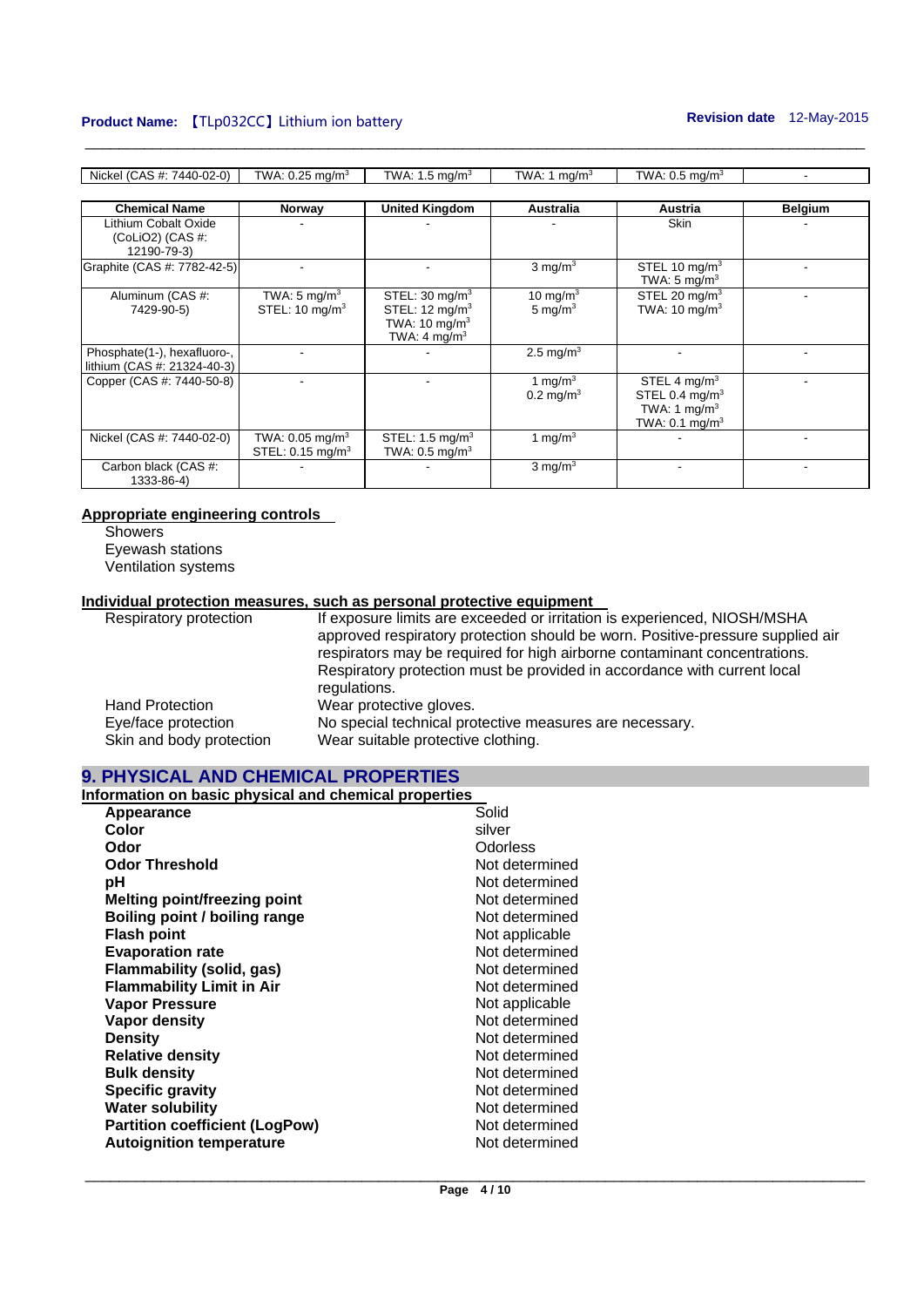**Decomposition temperature Not determined Kinematic viscosity Not determined Dynamic viscosity Not determined Not determined Explosive properties**<br> **Oxidizing properties**<br> **Oxidizing properties**<br> **Not determined Oxidizing properties** 

**Other information** 

No information available

### **10. STABILITY AND REACTIVITY**

#### **Reactivity**

Stable under recommended storage and handling conditions (see SECTION 7, handling and storage).

\_\_\_\_\_\_\_\_\_\_\_\_\_\_\_\_\_\_\_\_\_\_\_\_\_\_\_\_\_\_\_\_\_\_\_\_\_\_\_\_\_\_\_\_\_\_\_\_\_\_\_\_\_\_\_\_\_\_\_\_\_\_\_\_\_\_\_\_\_\_\_\_\_\_\_\_\_\_\_\_\_\_\_\_\_\_\_\_\_\_\_\_\_

#### **Chemical stability**

Stable under normal conditions

#### **Possibility of Hazardous Reactions**

None under normal processing

#### **Conditions to avoid**

Strong heating. Incompatible materials

#### **Incompatible materials**

Strong acids Strong bases Strong oxidizing agents

#### **Hazardous Decomposition Products**

None known based on information supplied

### **11. TOXICOLOGICAL INFORMATION**

#### **Information on likely routes of exposure**

| <b>Inhalation</b>   | Inhalation of vapors in high concentration may cause irritation of respiratory |
|---------------------|--------------------------------------------------------------------------------|
|                     | svstem                                                                         |
| Eye contact         | Contact with eyes may cause irritation                                         |
| <b>Skin Contact</b> | Substance may cause slight skin irritation                                     |
|                     | Ingestion may cause irritation to mucous membranes                             |

### **Information on toxicological effects**

| <b>Acute toxicity</b>       |                           |                        |                              |
|-----------------------------|---------------------------|------------------------|------------------------------|
| <b>Chemical Name</b>        | Oral LD50                 | Dermal LD50            | <b>Inhalation LC50</b>       |
| Aluminum (CAS #: 7429-90-5) | LD50> 15900 mg/kg bw(rat) |                        | LC50 > $0.888$ mg/L/4 h(rat) |
| Copper (CAS #: 7440-50-8)   | $>$ 2500 mg/kg bw(rat)    | $>$ 2000 mg/kg bw(rat) | $=1.03$ mg/L/4 h(rat)        |
| Polypropylene (CAS #:       | $>5$ g/kg                 |                        |                              |
| $9003 - 07 - 0$             |                           |                        |                              |
| Nickel (CAS #: 7440-02-0)   | Rat)<br>> 9000 mg/kg      |                        |                              |

### **Skin corrosion/irritation**

Non-irritating to the skin

### **Serious eye damage/eye irritation**

No eye irritation

### **Sensitization**

No information available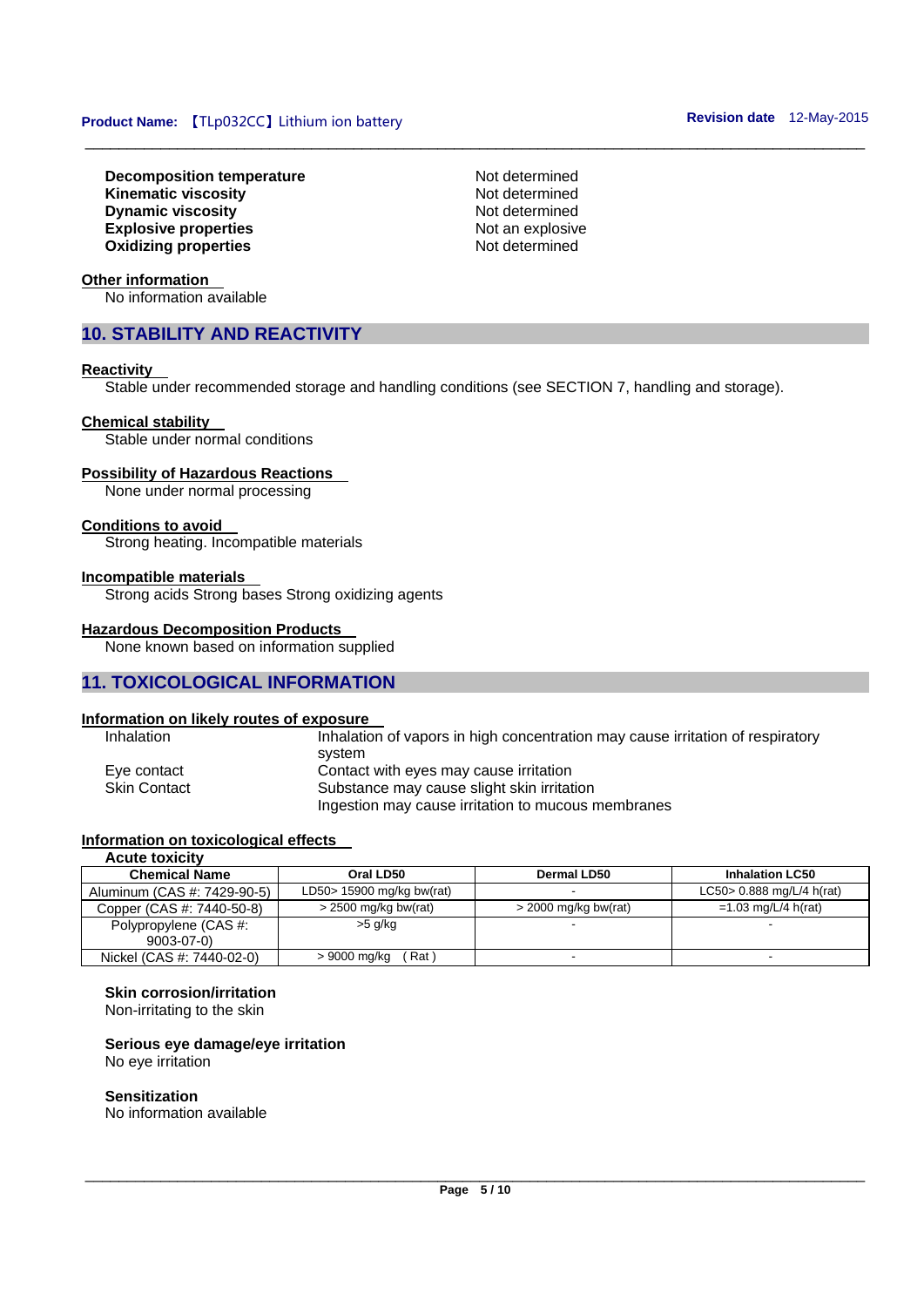### **Germ cell mutagenicity**

No information available

### **Carcinogenicity**

The table below indicates whether each agency has listed any ingredient as a carcinogen

| <b>Chemical Name</b> | <b>ACGIH</b> | <b>IARC</b> | <b>NTP</b>             | <b>OSHA</b> |
|----------------------|--------------|-------------|------------------------|-------------|
| Lithium Cobalt Oxide | A3           |             |                        |             |
| (ColIO2) (CAS #:     |              |             |                        |             |
| 12190-79-3)          |              |             |                        |             |
| Nickel (CAS #:       |              | Group 2B    | Known                  |             |
| 7440-02-0)           |              |             | Reasonably Anticipated |             |
| Carbon black (CAS #: | A3           |             |                        |             |
| 1333-86-4)           |              |             |                        |             |

\_\_\_\_\_\_\_\_\_\_\_\_\_\_\_\_\_\_\_\_\_\_\_\_\_\_\_\_\_\_\_\_\_\_\_\_\_\_\_\_\_\_\_\_\_\_\_\_\_\_\_\_\_\_\_\_\_\_\_\_\_\_\_\_\_\_\_\_\_\_\_\_\_\_\_\_\_\_\_\_\_\_\_\_\_\_\_\_\_\_\_\_\_

### **Reproductive toxicity**

No information available

### **STOT - single exposure**

No information available

#### **STOT - repeated exposure**

No information available

### **Aspiration hazard**

No information available

### **12. ECOLOGICAL INFORMATION**

### **Ecotoxicity**

| <b>Chemical Name</b>          | Algae/aquatic plants EC50       | Fish LC50                      | <b>Crustacea EC50</b>      |
|-------------------------------|---------------------------------|--------------------------------|----------------------------|
| Lithium Cobalt Oxide (CoLiO2) |                                 | 275 mg/L/96h(Fundulus          |                            |
| $(CAS #: 12190-79-3)$         |                                 | heteroclitus)                  |                            |
| Aluminum (CAS #: 7429-90-5)   |                                 | > 50 mg/L/96h                  |                            |
| Copper (CAS #: 7440-50-8)     | $0.031 - 0.054$ mg/L/96h        |                                |                            |
|                               | Pseudokirchneriella subcapitata |                                |                            |
|                               | static                          |                                |                            |
|                               | $0.0426 - 0.0535$ mg/L/72h      |                                |                            |
|                               | Pseudokirchneriella subcapitata |                                |                            |
|                               | static                          |                                |                            |
| Nickel (CAS #: 7440-02-0)     | $0.18 \text{ mg/L} / 72h$       | 100 mg/L/96h Brachydanio rerio | 100 mg/L/48h Daphnia magna |
|                               | Pseudokirchneriella subcapitata | 1.3 mg/L/96h Cyprinus carpio   | 1 mg/L/48h Daphnia magna   |
|                               | $0.174 - 0.311$ mg/L/96h        | semi-static                    | Static                     |
|                               | Pseudokirchneriella subcapitata | 10.4 mg/L/96h Cyprinus carpio  |                            |
|                               | static                          | static                         |                            |

#### **Persistence and degradability**

No information available

#### **Bioaccumulative potential**

No information available

### **Mobility in soil**

No information available

### **Other adverse effects**

No information available

### **13. DISPOSAL CONSIDERATIONS**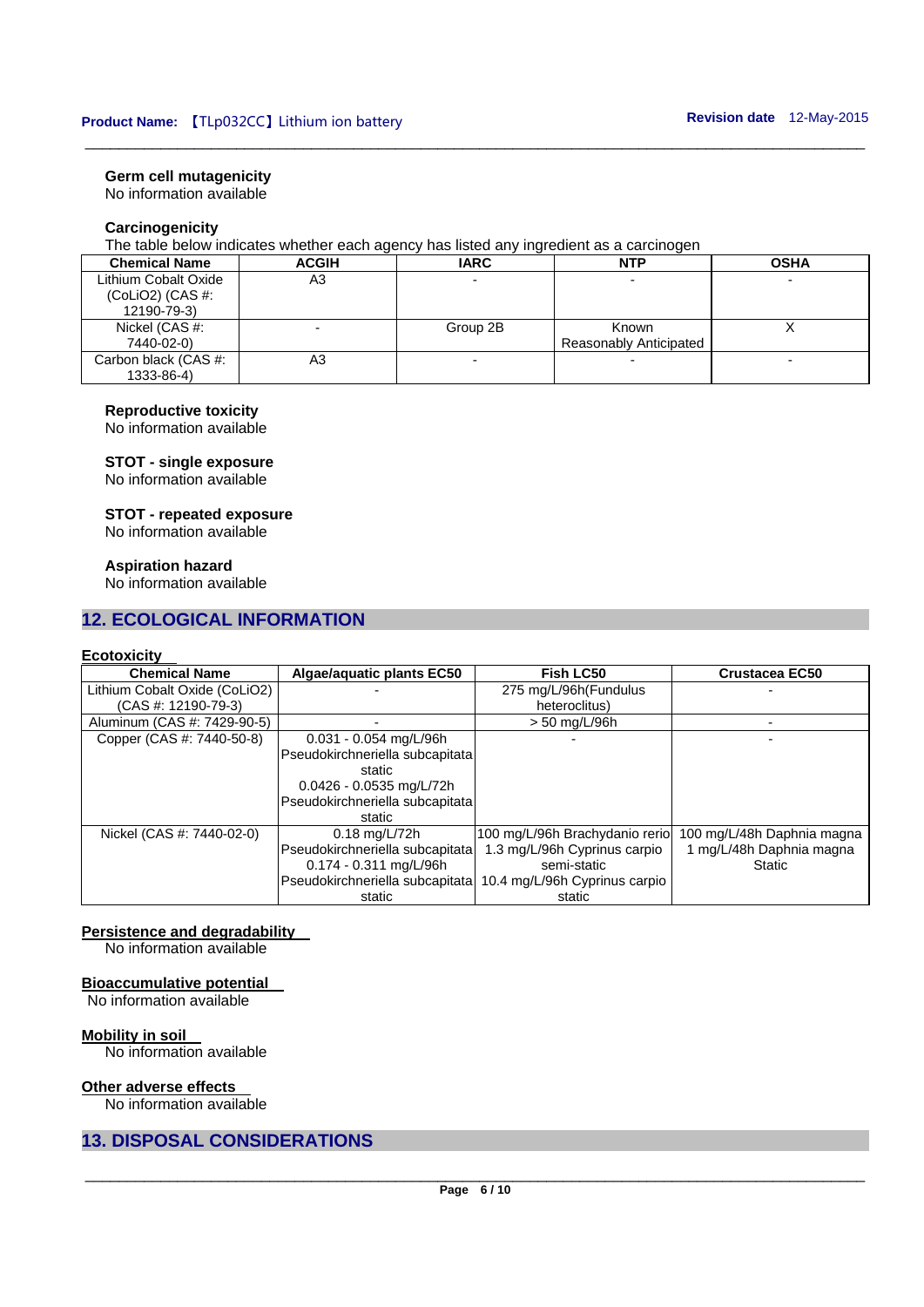### **Waste treatment methods**

Disposal of wastes Disposal should be in accordance with applicable regional, national and local laws and regulations Contaminated packaging Dispose of in accordance with federal, state and local regulations

| Conianilhated packaging |                               |  |                            | Dispose of in accordance with regeral, state and local requiations         |  |
|-------------------------|-------------------------------|--|----------------------------|----------------------------------------------------------------------------|--|
| <b>Chemical Name</b>    | <b>RCRA</b>                   |  |                            | RCRA - Basis for Listing   RCRA - D Series Wastes   RCRA - U Series Wastes |  |
| Nickel                  |                               |  | Included in waste streams: |                                                                            |  |
| 7440-02-0               |                               |  | F006, F039                 |                                                                            |  |
|                         | <b>Chemical Name</b>          |  |                            | California Hazardous Waste Status                                          |  |
|                         | Lithium Cobalt Oxide (CoLiO2) |  |                            | Toxic                                                                      |  |
|                         | 12190-79-3                    |  |                            |                                                                            |  |
| Aluminum                |                               |  | Ignitable powder           |                                                                            |  |
| 7429-90-5               |                               |  |                            |                                                                            |  |
| Copper                  |                               |  |                            | Toxic                                                                      |  |
| 7440-50-8               |                               |  |                            |                                                                            |  |
| Nickel                  |                               |  |                            | Toxic powder                                                               |  |
| 7440-02-0               |                               |  |                            | Ignitable powder                                                           |  |

\_\_\_\_\_\_\_\_\_\_\_\_\_\_\_\_\_\_\_\_\_\_\_\_\_\_\_\_\_\_\_\_\_\_\_\_\_\_\_\_\_\_\_\_\_\_\_\_\_\_\_\_\_\_\_\_\_\_\_\_\_\_\_\_\_\_\_\_\_\_\_\_\_\_\_\_\_\_\_\_\_\_\_\_\_\_\_\_\_\_\_\_\_

### **14. TRANSPORT INFORMATION**

US DOT, The batteries are not subject to the requirements of the Department of Transportation (DOT) subchapter C, Hazardous Material Regulations since each battery meets the exceptions under 173.185 (b). The batteries are exempted from the US DOT regulations as long as they are separated to prevent short circuits and packed in strong packing for conditions normally encountered in transportation.

ICAO and IATA, IMDG all batteries are regulated as Hazardous Material by the International Civil Aviation Organization (ICAO), the International Air Transport Association (IATA) and International Maritime Dangerous Goods Regulations (IMDG). The only DOT requirement for shipping these batteries is special provision 130 which states: "Batteries, dry are not subject. They must be transported according to Section 38.3 of the Fifth Revised of the Recommendations on the transport of Dangerous Goods and Drop test of SectionII of Packing Instructions 968~970 of 56th DGR Manual of IATA .

The battery has passed the test UN38.3.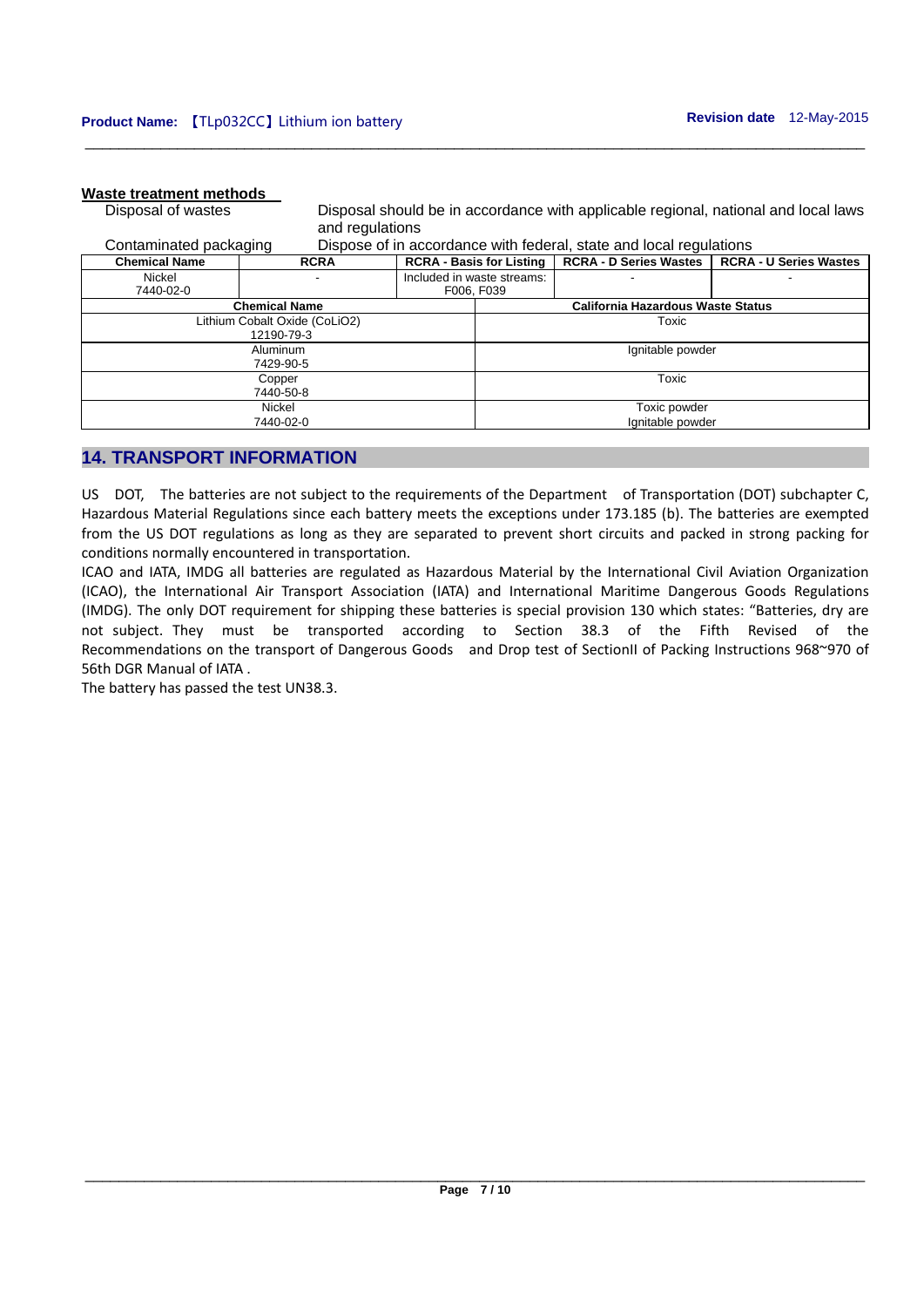| Not regulated            |
|--------------------------|
| Not regulated            |
| Not regulated            |
| Not regulated            |
| No information available |
| Not applicable           |
|                          |

### **15. REGULATORY INFORMATION**

| <u>IIIIEI IIAUVIIAI IIIVEIIIVIIES</u>                                                                                                                              |                         |                         |                                 |                          |                         |                         |                          |                         |
|--------------------------------------------------------------------------------------------------------------------------------------------------------------------|-------------------------|-------------------------|---------------------------------|--------------------------|-------------------------|-------------------------|--------------------------|-------------------------|
| <b>Component</b>                                                                                                                                                   | <b>AICS</b>             | <b>DSL/NDSL</b>         | <b>EINECS/ELI</b><br><b>NCS</b> | <b>ENCS</b>              | <b>IECSC</b>            | <b>KECL</b>             | <b>PICCS</b>             | <b>TSCA</b>             |
| <b>Lithium Cobalt</b><br>Oxide (CoLiO2)<br>12190-79-3 (15 -<br>40)                                                                                                 | $\overline{X}$          | $\overline{\mathsf{x}}$ | $\overline{\mathsf{x}}$         | $\overline{X}$           | $\overline{\mathsf{x}}$ | $\overline{X}$          |                          | $\overline{X}$          |
| Graphite<br>7782-42-5 (10 -<br>30)                                                                                                                                 | $\overline{X}$          | $\overline{X}$          | $\overline{\mathsf{x}}$         | $\sim$                   | $\overline{X}$          | $\overline{X}$          | $\overline{X}$           | $\overline{X}$          |
| Aluminum<br>7429-90-5 (10 -<br>30)                                                                                                                                 | $\overline{X}$          | $\overline{X}$          | $\overline{\mathsf{x}}$         | $\overline{\phantom{a}}$ | $\overline{\mathsf{x}}$ | $\overline{X}$          | $\overline{X}$           | $\overline{X}$          |
| Phosphate(1-),<br>hexafluoro-, lithium<br>21324-40-3 (7 -<br>13)                                                                                                   | $\overline{\mathsf{x}}$ | $\overline{X}$          | $\overline{X}$                  | $\overline{X}$           | $\overline{X}$          | $\overline{X}$          | $\overline{X}$           | X                       |
| Copper<br>7440-50-8 (7 - 13)                                                                                                                                       | $\overline{X}$          | $\overline{X}$          | $\overline{\mathsf{X}}$         | $\blacksquare$           | $\overline{X}$          | $\overline{X}$          | $\overline{X}$           | $\overline{\mathsf{x}}$ |
| Polypropylene<br>$9003-07-0(3 - 7)$                                                                                                                                | $\overline{X}$          | $\overline{X}$          | ÷.                              | $\overline{X}$           | $\overline{X}$          | $\overline{X}$          | $\overline{X}$           | $\overline{X}$          |
| <b>Nickel</b><br>7440-02-0 (1 - 5)                                                                                                                                 | $\overline{X}$          | $\overline{X}$          | $\overline{\mathsf{x}}$         | L.                       | $\overline{X}$          | $\overline{X}$          | $\overline{\mathsf{x}}$  | $\overline{X}$          |
| Polyethylene<br>$9002 - 88 - 4 (1 - 5)$                                                                                                                            | $\overline{X}$          | $\overline{X}$          | $\omega$                        | $\overline{X}$           | $\overline{X}$          | $\overline{X}$          | $\overline{X}$           | $\overline{\mathsf{x}}$ |
| 1,4-Benzenedicarbo<br>xylic acid, polymer<br>with<br>$[1,1`$ -biphenyl]-4,4`-<br>diol, 1,2-ethanediol<br>and<br>4-hydroxybenzoic<br>acid<br>124417-30-7 (1 -<br>5) | ÷,                      | $\blacksquare$          | ÷.                              | $\blacksquare$           | $\overline{X}$          | $\blacksquare$          | $\overline{\phantom{a}}$ |                         |
| Styrene-Butadiene<br>polymer<br>9003-55-8 (0.1 -<br>1)                                                                                                             | $\overline{\mathsf{x}}$ | $\overline{X}$          |                                 | $\overline{\mathsf{x}}$  | $\overline{\mathsf{x}}$ | $\overline{X}$          | $\overline{\mathsf{x}}$  | $\overline{\mathsf{x}}$ |
| Carbon black<br>1333-86-4 (0.1 -<br>1)                                                                                                                             | $\overline{X}$          | $\overline{X}$          | $\overline{X}$                  | $\overline{X}$           | $\overline{\mathsf{x}}$ | $\overline{\mathsf{x}}$ | $\overline{X}$           | $\overline{X}$          |
| 1,1-Difluoroethylene<br>polymer<br>24937-79-9 (0.1 -<br>1)                                                                                                         | $\overline{X}$          | X                       | $\overline{\phantom{a}}$        | $\overline{X}$           | X                       | X                       | X                        | X                       |

\_\_\_\_\_\_\_\_\_\_\_\_\_\_\_\_\_\_\_\_\_\_\_\_\_\_\_\_\_\_\_\_\_\_\_\_\_\_\_\_\_\_\_\_\_\_\_\_\_\_\_\_\_\_\_\_\_\_\_\_\_\_\_\_\_\_\_\_\_\_\_\_\_\_\_\_\_\_\_\_\_\_\_\_\_\_\_\_\_\_\_\_\_

### **International Inventories**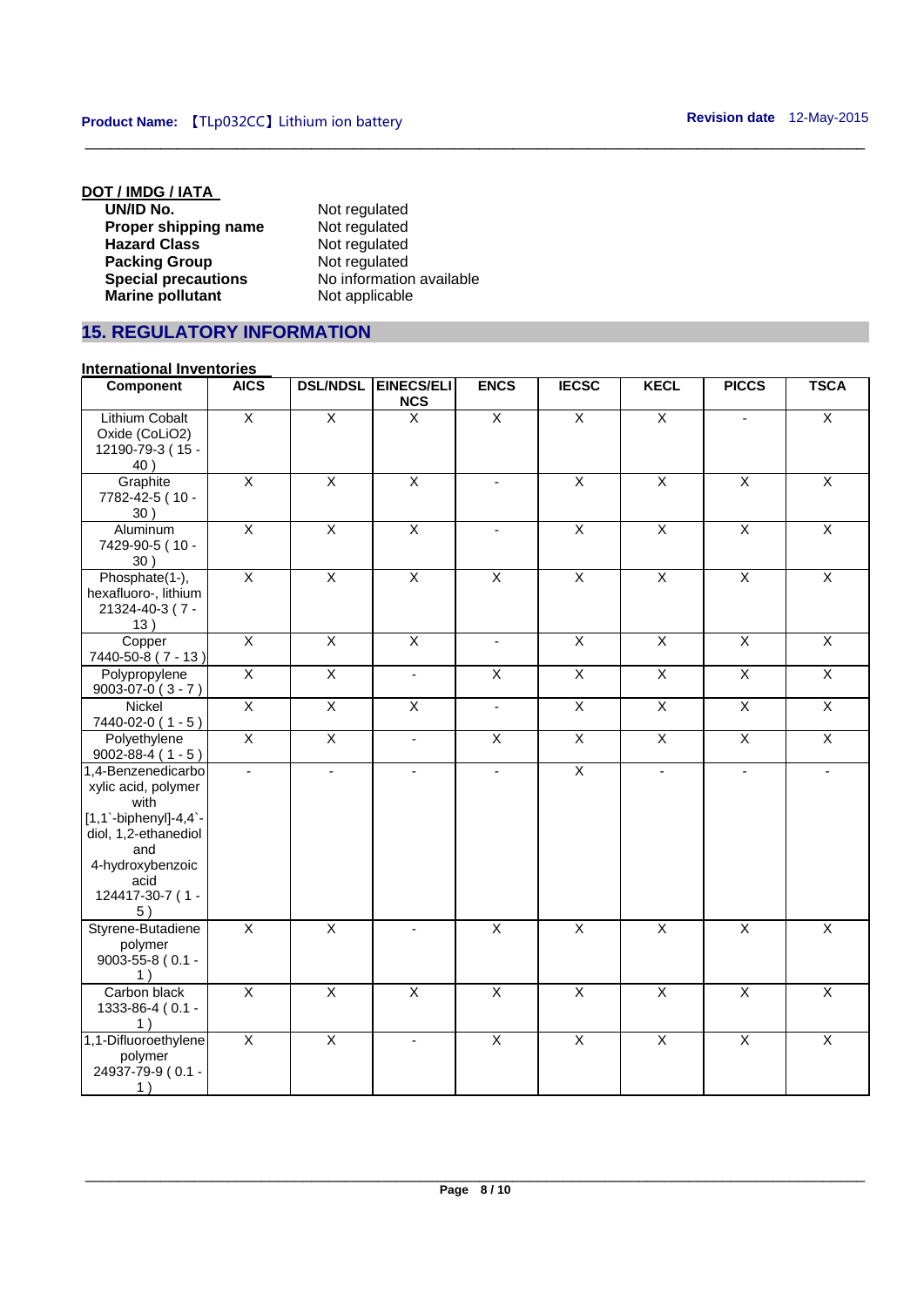### **Product Name:**  $[I Lp032CC]$  Lithium ion battery **Revision date 12-May-2015**

| Sodium              | ↗ |  |  | $\cdot$ |  |
|---------------------|---|--|--|---------|--|
| carboxymethyl       |   |  |  |         |  |
| cellulose           |   |  |  |         |  |
| 9004-32-4 ( $0.1 -$ |   |  |  |         |  |
|                     |   |  |  |         |  |

\_\_\_\_\_\_\_\_\_\_\_\_\_\_\_\_\_\_\_\_\_\_\_\_\_\_\_\_\_\_\_\_\_\_\_\_\_\_\_\_\_\_\_\_\_\_\_\_\_\_\_\_\_\_\_\_\_\_\_\_\_\_\_\_\_\_\_\_\_\_\_\_\_\_\_\_\_\_\_\_\_\_\_\_\_\_\_\_\_\_\_\_\_

*"-" Not Listed* 

*"X" Listed* 

### **US Federal Regulations**

#### **SARA 313**

Section 313 of Title III of the Superfund Amendments and Reauthorization Act of 1986 (SARA). This product contains a chemical or chemicals which are subject to the reporting requirements of the Act and Title 40 of the Code of Federal Regulations, Part 372

| <b>Chemical Name</b>  | <b>SARA 313</b><br>Threshold Values % |
|-----------------------|---------------------------------------|
| Aluminum<br>7429-90-5 | ن. ا                                  |
| Nickel<br>7440-02-0   | ◡.                                    |

### **SARA 311/312 Hazard Categories**

Does not apply

### **CWA (Clean Water Act)**

This product contains the following substances which are regulated pollutants pursuant to the Clean Water Act (40 CFR 122.21 and 40 CFR 122.42)

| <b>Chemical Name</b> | <b>CWA - Reportable</b><br>Quantities | <b>CWA - Toxic Pollutants</b> | <b>CWA - Priority Pollutants</b> | <b>CWA - Hazardous</b><br><b>Substances</b> |
|----------------------|---------------------------------------|-------------------------------|----------------------------------|---------------------------------------------|
| Copper<br>7440-50-8  |                                       |                               |                                  |                                             |
| Nickel<br>7440-02-0  |                                       |                               |                                  |                                             |

### **CERCLA**

 $\vdash$ 

This material, as supplied, contains one or more substances regulated as a hazardous substance under the Comprehensive Environmental Response Compensation and Liability Act (CERCLA) (40 CFR 302)

| <b>Chemical Name</b> | <b>Hazardous Substances RQs</b> | <b>CERCLA/SARA RQ</b> | <b>Reportable Quantity (RQ)</b> |
|----------------------|---------------------------------|-----------------------|---------------------------------|
| Nickel               | 100 lb                          |                       | RQ 100 lb final RQ              |
| 7440-02-0            |                                 |                       | RQ 45.4 kg final RQ             |

### **US State Regulations**

### **California Proposition 65**

This product contains the following Proposition 65 chemicals

| <b>Chemical Name</b>              | <b>California Proposition 65</b> |
|-----------------------------------|----------------------------------|
| Nickel<br>7440-02-0               | Carcinogen                       |
| 1333-86-4<br>, black -<br>شarbor. | Carcinogen                       |

#### **U.S. State Right-to-Know Regulations**

This product may contain substances regulated by state right-to-know regulations

| <b>Chemical Name</b>  | New Jersey | <b>Massachusetts</b> | Pennsylvania |
|-----------------------|------------|----------------------|--------------|
| Aluminum<br>7429-90-5 |            |                      |              |
| Nickel<br>7440-02-0   |            |                      |              |

### **16. OTHER INFORMATION**

### **Revision Note**

| <b>Issue Date</b>    | 12-May-2015    |
|----------------------|----------------|
| <b>Revision date</b> | 12-May-2015    |
| <b>Revision Note</b> | Not applicable |